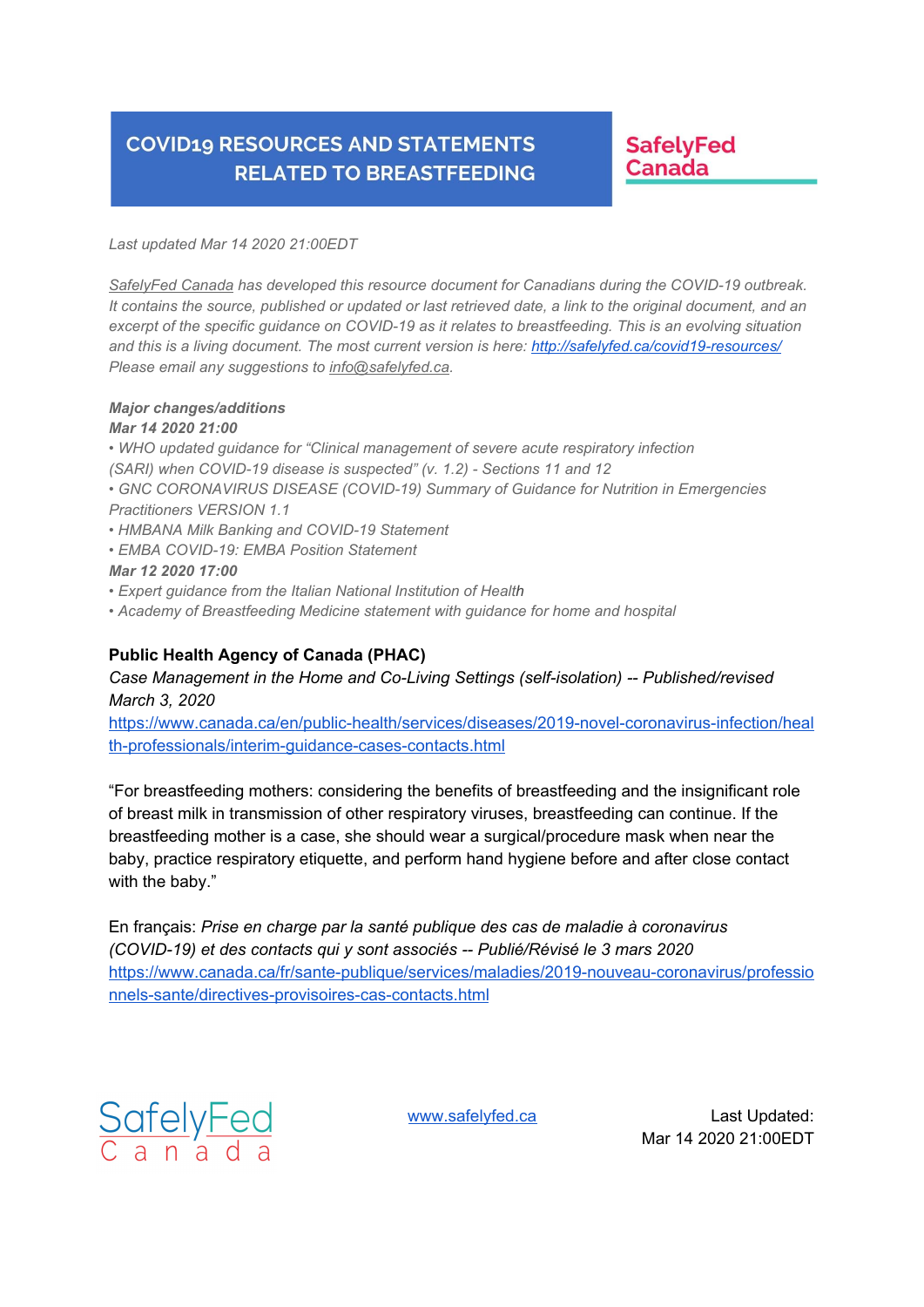**SafelyFed** Canada

#### **British Columbia Centre for Disease Control (BCCDC)**

*Interim Guidance: Public Health Management of cases and contacts associated with novel coronavirus (COVID-19) in the community -- Published/revised February 27, 2020* http://www.bccdc.ca/resource-gallery/Documents/Guidelines%20and%20Forms/Guidelines%20 and%20Manuals/Epid/CD%20Manual/Chapter%201%20-%20CDC/2019-nCoV-Interim\_Guideli nes.pdf

"For breastfeeding mothers: considering the benefits of breastfeeding and the insignificant role of breast milk in transmission of other respiratory viruses, breastfeeding can continue. If the breastfeeding mother is a case, she should wear a surgical/procedure mask when near the baby, practice respiratory etiquette, and perform hand hygiene before and after close contact with the baby."

#### **World Health Organization (WHO)**

*Home care for patients with suspected novel coronavirus (COVID-19) infection presenting with mild symptoms, and management of their contacts -- Accessed March 5 2020:* https://www.who.int/publications-detail/home-care-for-patients-with-suspected-novel-coronavirus -(ncov)-infection-presenting-with-mild-symptoms-and-management-of-contacts (Also available in Chinese, French and Spanish at the above link.)

"Considering the benefits of breastfeeding and the insignificant role of breast milk in the transmission of other respiratory viruses, a mother could / can continue breastfeeding. The mother should wear a medical mask when she is near her baby and perform hand hygiene before and after having close contact with the baby. She will also need to follow the other hygiene measures described in this document."

*Clinical management of severe acute respiratory infection (SARI) when COVID-19 disease is suspected (v. 1.2) - Sections 11 and 12 -- March 13 2020 https://www.who.int/publications-detail/clinical-management-of-severe-acute-respiratory-infectio n-when-novel-coronavirus-(ncov)-infection-is-suspected?fbclid=IwAR0ui6P6m\_w2IHnXizNZIy4h WVN8ETju5uP9XSD-omOE6hIKtFs-ClccZqo*

"Pregnant women with suspected, probable, or confirmed COVID-19, including women who may need to spend time in isolation, should have access to woman-centred, respectful skilled care, including obstetric, fetal medicine and neonatal care, as well as mental health and psychosocial support, with readiness to care for maternal and neonatal complications.

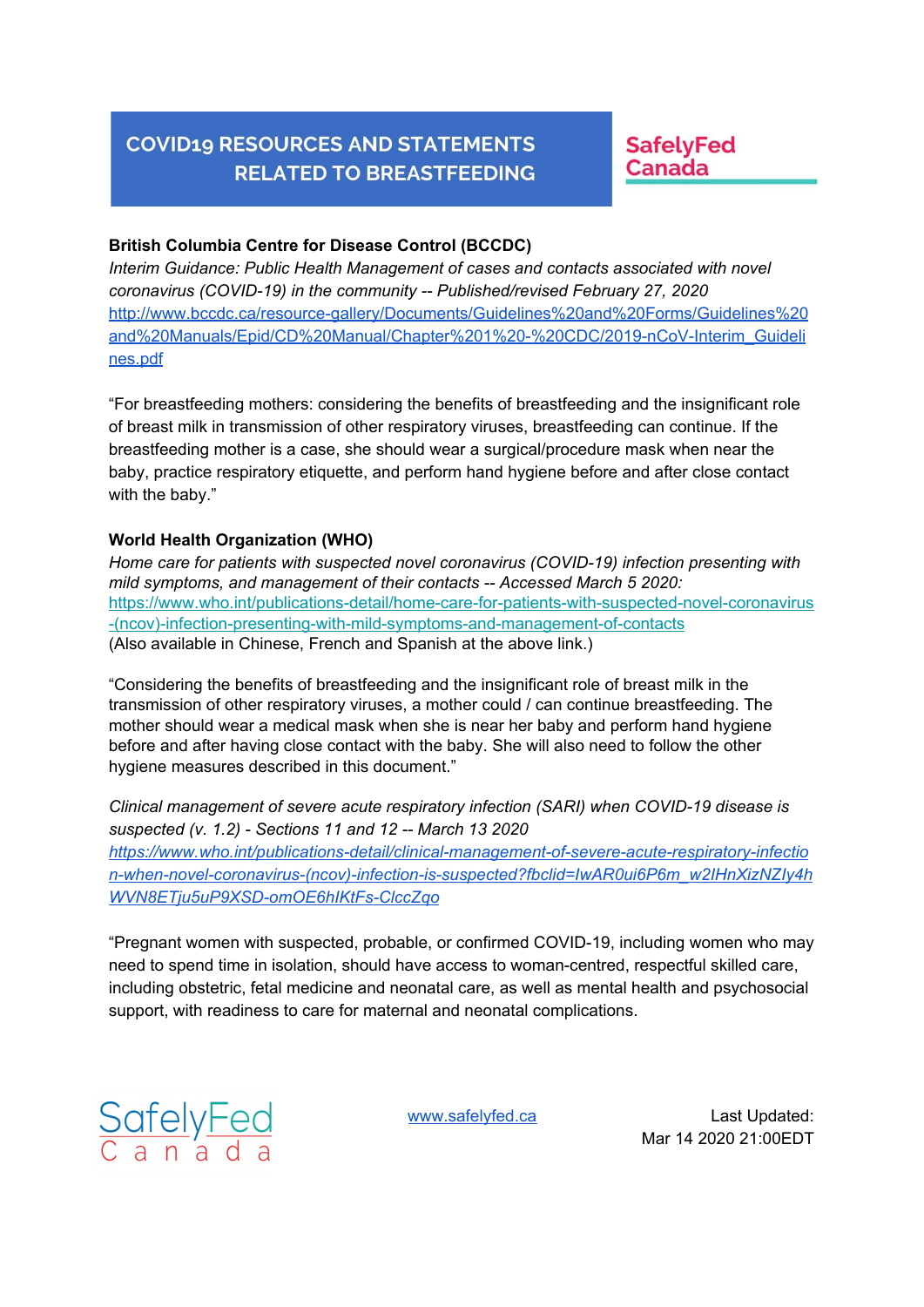**SafelyFed Canada** 

All recently pregnant women with COVID-19 or who have recovered from COVID-19 should be provided with information and counselling on safe infant feeding and appropriate IPC measures to prevent COVID-19 virus transmission." (pg. 11)

"Remark: Women's choices and rights to sexual and reproductive health care should be respected regardless of COVID-19 status, including access to contraception and safe abortion to the full extent of the law." (pg. 11)

"Breastfeeding protects against morbidity and death in the post-neonatal period and throughout infancy and childhood. The protective effect is particularly strong against infectious diseases that are prevented through both direct transfer of antibodies and other anti-infective factors and long-lasting transfer of immunological competence and memory. See WHO Essential newborn care and breastfeeding (https://apps.who.int/iris/bitstream/handle/10665/107481/e79227.pdf). Therefore, standard infant feeding guidelines should be followed with appropriate precautions for IPC. Infants born to mothers with suspected, probable, or confirmed COVID-19 should be fed according to standard infant feeding guidelines, while applying necessary precautions for IPC.

Remarks: Breastfeeding should be initiated within 1 hour of birth. Exclusive breastfeeding should continue for 6 months with timely introduction of adequate, safe and properly fed complementary foods at age 6 months, while continuing breastfeeding up to 2 12 Clinical management of severe acute respiratory infection (SARI) when COVID-19 disease is suspected: Interim guidance years of age or beyond. Because there is a dose-response effect, in that earlier initiation of breastfeeding results in greater benefits, mothers who are not able to initiate breastfeeding during the first hour after delivery should still be supported to breastfeed as soon as they are able. This may be relevant to mothers who deliver by caesarean section, after an anaesthetic, or those who have medical instability that precludes initiation of breastfeeding within the first hour after birth. This recommendation is consistent with the Global strategy for infant and young child feeding

(https://apps.who.int/iris/bitstream/handle/10665/42590/9241562218.pdf), as endorsed by the Fifty-fifth World Health Assembly, in resolution WHA54.2 in 2002, to promote optimal feeding for all infants and young children.

As with all confirmed or suspected COVID-19 cases, symptomatic mothers who are breastfeeding or practising skin-to-skin contact or kangaroo mother care should practise respiratory hygiene, including during feeding (for example, use of a medical mask when near a child if the mother has respiratory symptoms), perform hand hygiene before and after contact

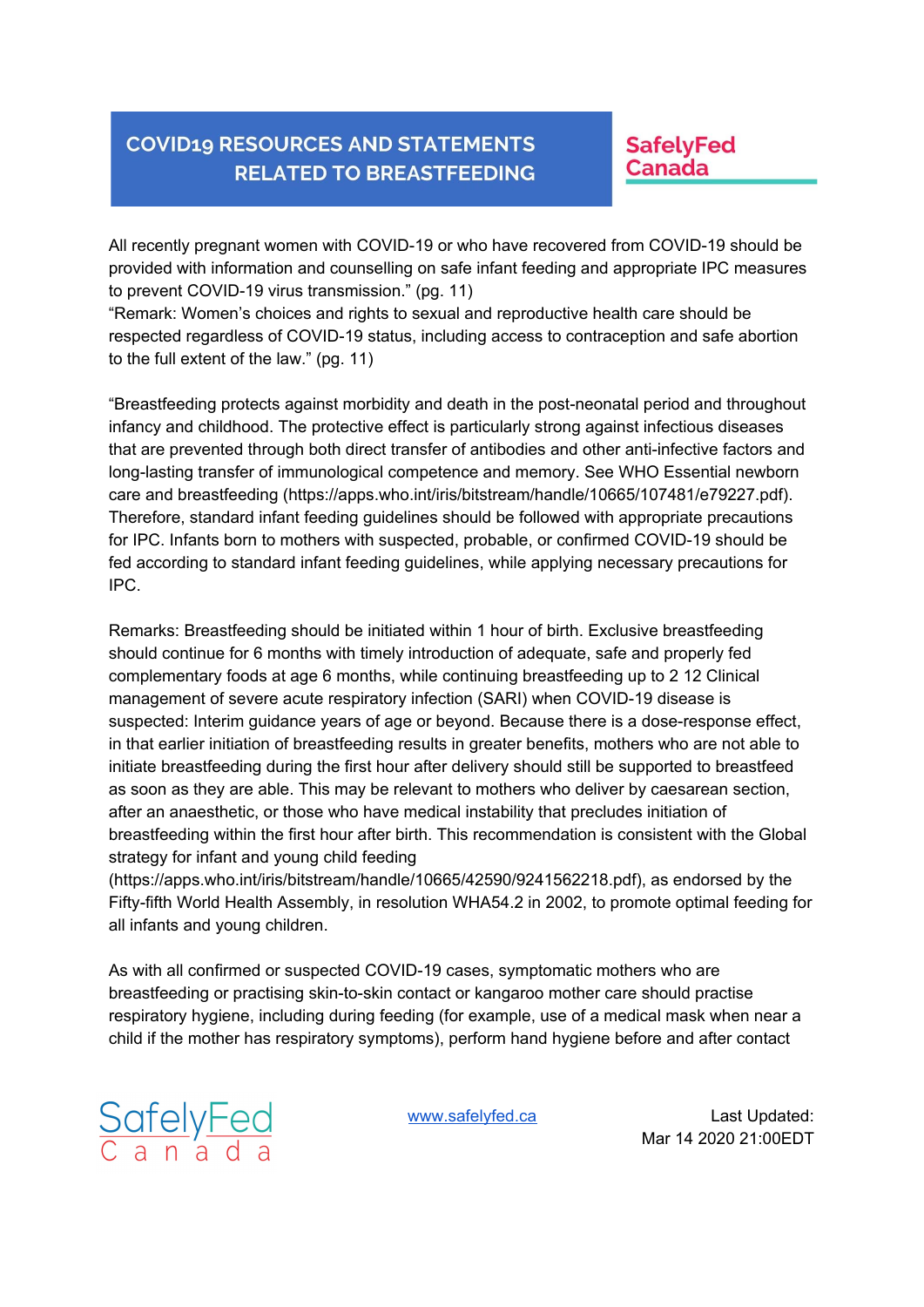### **SafelyFed Canada**

with the child, and routinely clean and disinfect surfaces with which the symptomatic mother has been in contact. Breastfeeding counselling, basic psychosocial support, and practical feeding support should be provided to all pregnant women and mothers with infants and young children, whether they or their infants and young children have suspected or confirmed COVID-19.

Remark 1: All mothers should receive practical support to enable them to initiate and establish breastfeeding and manage common breastfeeding difficulties, including IPC measures. This support should be provided by appropriately trained health care professionals and community-based lay and peer breastfeeding counsellors. See Guideline: counselling of women to improve breastfeeding practices

(https://apps.who.int/iris/bitstream/handle/10665/280133/9789241550468-eng.pdf) and the WHO Guideline: protection, promoting and supporting breastfeeding in facilities providing maternity and newborn services

(https://apps.who.int/iris/bitstream/handle/10665/259386/9789241550086-eng.pdf).

In situations when severe illness in a mother with COVID-19 or other complications prevents her from caring for her infant or prevents her from continuing direct breastfeeding, mothers should be encouraged and supported to express milk, and safely provide breastmilk to the infant, while applying appropriate IPC measures.

Remarks: In the event that the mother is too unwell to breastfeed or express breastmilk, explore the viability of relactation, wet nursing, donor human milk, or appropriate breastmilk substitutes, informed by cultural context, acceptability to the mother, and service availability. There should be no promotion of breastmilk substitutes, feeding bottles and teats, pacifiers or dummies in any part of facilities providing maternity and newborn services, or by any of the staff. Health facilities and their staff should not give feeding bottles and teats or other products within the scope of the International Code of Marketing of Breast-milk Substitutes and its subsequent related WHA resolutions, to breastfeeding infants. This recommendation is consistent with the WHO guidance Acceptable medical reasons for use of breast-milk substitutes

(https://apps.who.int/iris/bitstream/handle/10665/69938/WHO\_FCH\_CAH\_09.01\_eng.pdf;jsessi onid=709AE28402D49263C8D F6D50048A0E58?sequence=1).

Mothers and infants should be enabled to remain together and practise skin-to-skin contact, kangaroo mother care and to remain together and to practise rooming-in throughout the day and night, especially immediately after birth during establishment of breastfeeding, whether they or their infants have suspected, probable, or confirmed COVID-19.

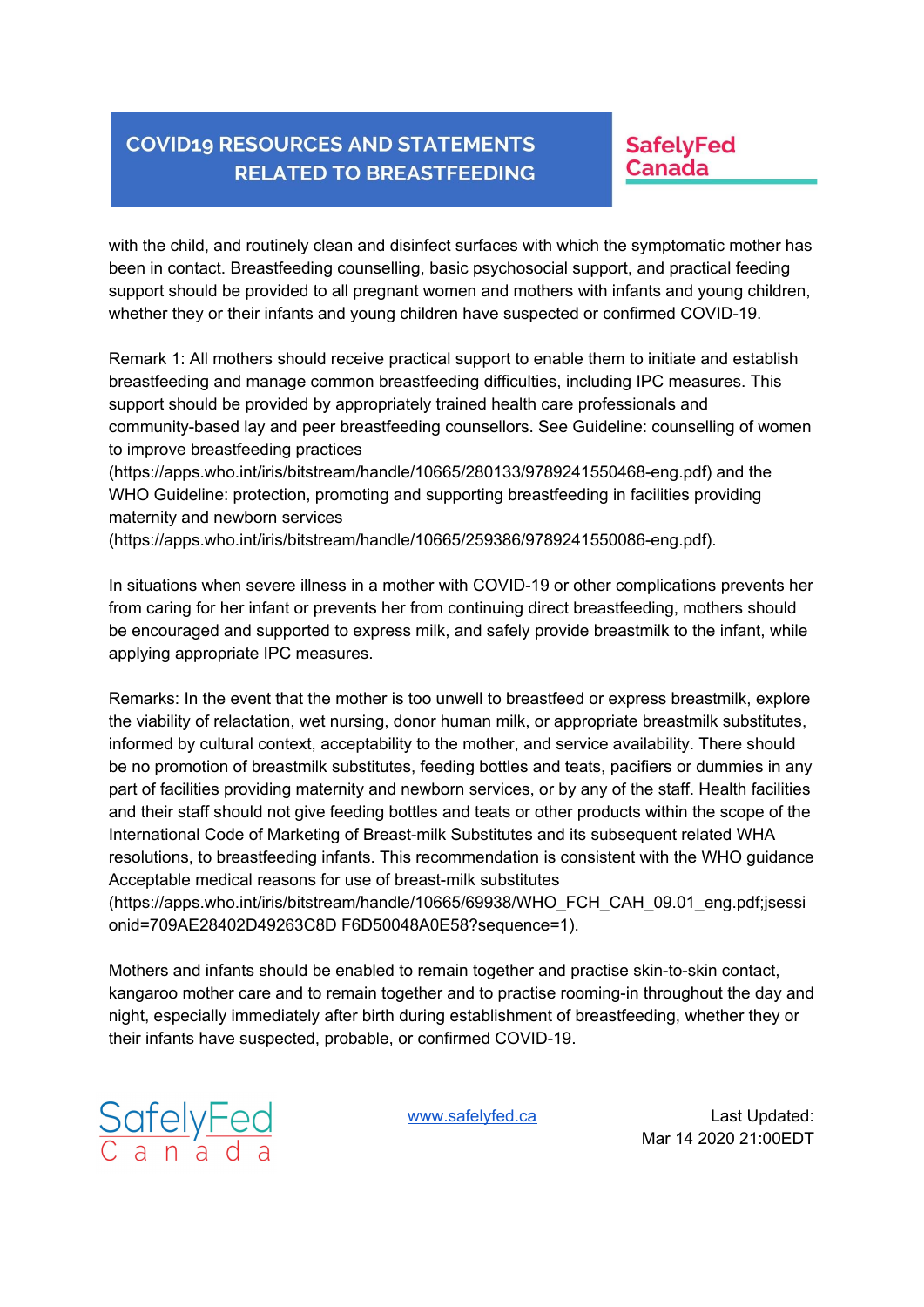### **SafelyFed** Canada

Remarks: Minimizing disruption to breastfeeding during the stay in the facilities providing maternity and newborn services will require health care practices that enable a mother to breastfeed for as much, as frequently, and as long as she wishes. See WHO Guideline: protection, promoting and supporting breastfeeding in facilities providing maternity and newborn services (https://apps.who.int/iris/bitstream/handle/10665/259386/9789241550086-eng.pdf).

Parents and caregivers who may need to be separated from their children, and children who may need to be separated from their primary caregivers, should have access to appropriately trained health or non-health workers for mental health and psychosocial support. Remarks: Given the high prevalence of common mental disorders among women in the antenatal and postpartum period, and the acceptability of programmes aimed at them, interventions targeted to these women need to be more widely implemented. Prevention services should be available in addition to services that treat mental health difficulties. This recommendation is consistent with the IASC Reference group for Mental Health and Psychosocial Support in Emergency Setting 2020 Briefing note on addressing mental health and psychosocial aspects of COVID-19 outbreak – version 1.1 (https://interagencystandingcommittee.org/system/files/2020- 03/MHPSS%20COVID19%20Briefing%20Note%202%20March%202020-English.pdf) and the Improving early childhood development: WHO guideline (https://www.who.int/publications-detail/improving-early-childhood-development-who-guideline)."

(pg. 12)

#### **UNICEF**

*Coronavirus disease (COVID-19): What parents should know: How to protect yourself and your children. -- Accessed March 10, 2020* https://www.unicef.org/stories/novel-coronavirus-outbreak-what-parents-should-know

#### "Is it safe for a mother to breastfeed if she is infected with coronavirus?

All mothers in affected and at-risk areas who have symptoms of fever, cough or difficulty breathing, should seek medical care early, and follow instructions from a health care provider. Considering the benefits of breastfeeding and the insignificant role of breastmilk in the transmission of other respiratory viruses, the mother can continue breastfeeding, while applying all the necessary precautions. For symptomatic mothers well enough to breastfeed, this includes wearing a mask when near a child (including during feeding), washing hands before and after contact with the child (including feeding), and cleaning/disinfecting contaminated surfaces – as should be done in all cases where anyone with confirmed or suspected COVID-19

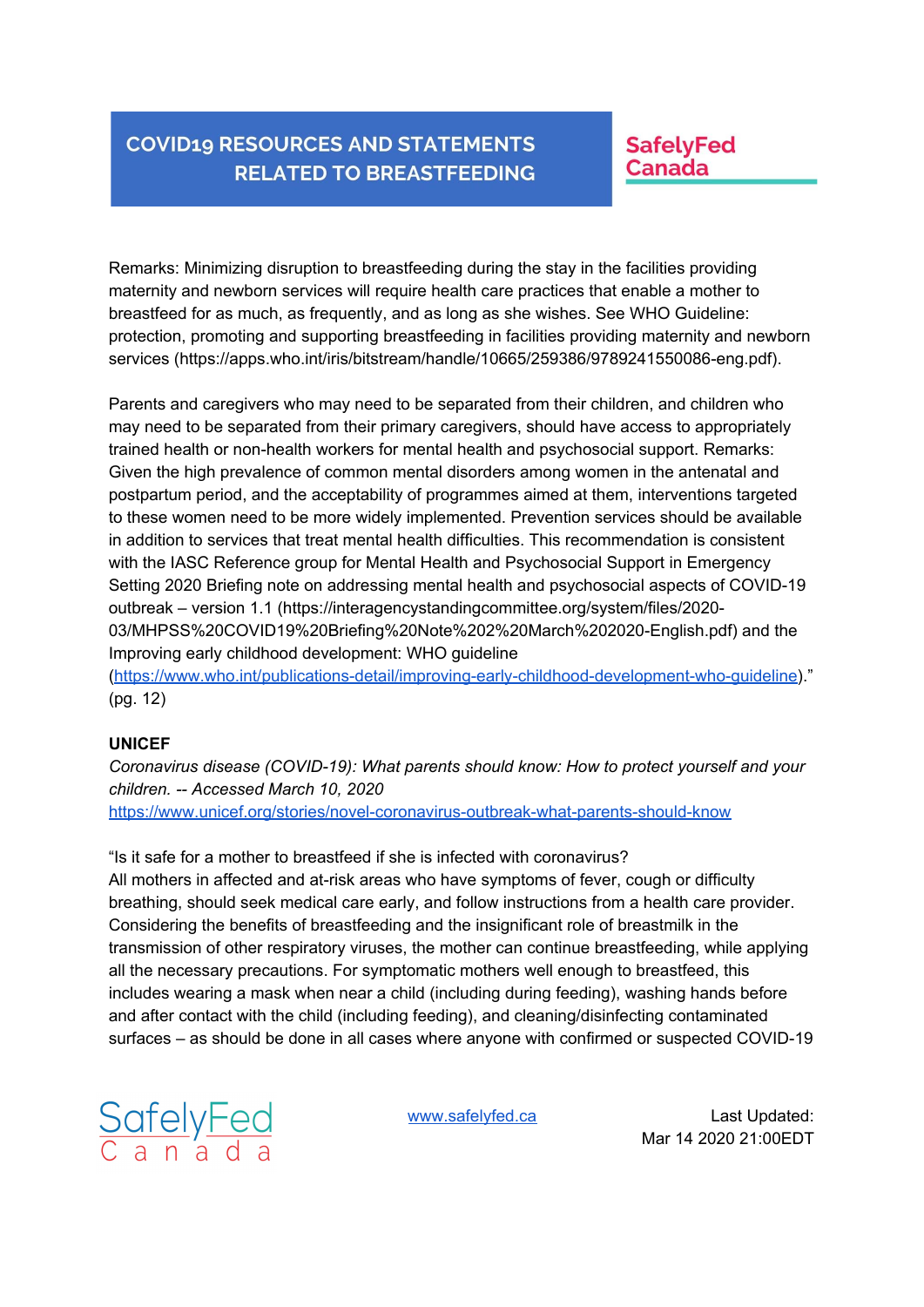**SafelyFed** Canada

interacts with others, including children. If a mother is too ill, she should be encouraged to express milk and give it to the child via a clean cup and/or spoon – all while following the same infection prevention methods."

#### **United Nations Population Fund (UNFPA)**

*UNFPA statement on novel coronavirus (COVID-19) and pregnancy -- Published/revised March 5 2020*

https://www.unfpa.org/press/unfpa-statement-novel-coronavirus-covid-19-and-pregnancy

"Breastfeeding women should not be separated from their newborns, as there is no evidence to show that respiratory viruses can be transmitted through breast milk, according to UNICEF. The mother can continue breastfeeding, as long as the necessary precautions below are applied:

- Symptomatic mothers well enough to breastfeed should wear a mask when near a child (including during feeding), wash hands before and after contact with the child (including feeding), and clean/disinfect contaminated surfaces.
- If a mother is too ill to breastfeed, she should be encouraged to express milk that can be given to the child via a clean cup and/or spoon – while wearing a mask, washing hands before and after contact with the child, and cleaning/disinfecting contaminated surfaces."

*UNFPA news release: As COVID-19 continues to spread, pregnant and breastfeeding women advised to take precautions -- Published/revised March 5 2020* https://www.unfpa.org/news/covid-19-continues-spread-pregnant-and-breastfeeding-women-adv ised-take-precautions#

"The protection needs of women and girls must be at the centre of response efforts. Part of why we are doing this is to ensure there is a focus on sustaining the accessibility of vulnerable women and girls to quality sexual and reproductive health services as part of the response," said Dr. Babatunde Ahonsi, UNFPA's representative in China."

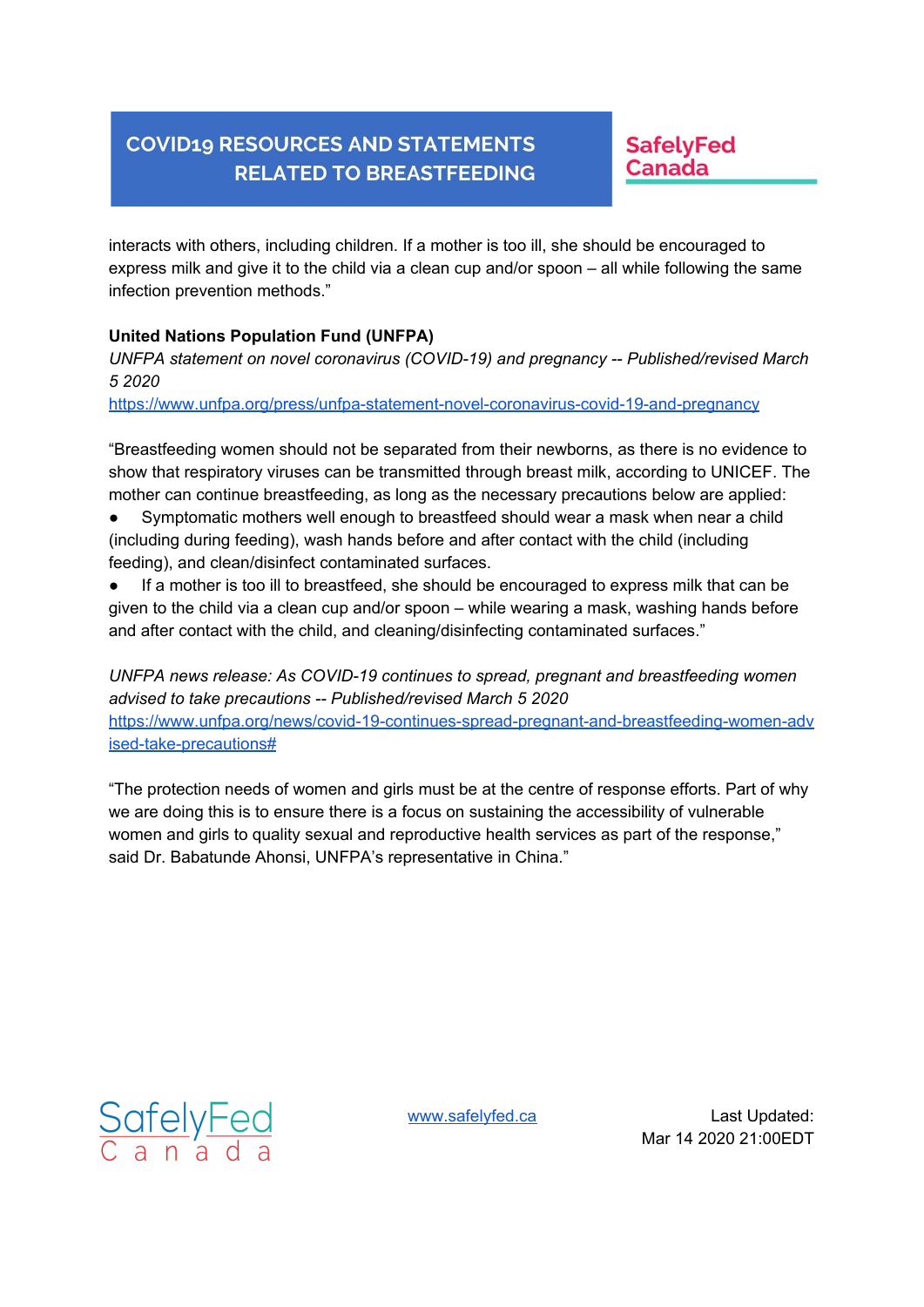**SafelyFed Canada** 

#### **Global Nutrition Cluster (GNC)**

*CORONAVIRUS DISEASE (COVID-19) Summary of Guidance for Nutrition in Emergencies Practitioners VERSION 1.1 -- March 13 2020* http://nutritioncluster.net/?get=008342|2020/03/2020-GTAM-COVID-19-Technical-Brief-Version-1.1\_FINAL.pdf

"Breastfed children of patients who are too unwell to breastfeed or who have died may require replacement feeding with a nutritionally adequate diet (e.g. with donor human milk, through wet nursing1 or with a breastmilk substitute (BMS)). Note that there is currently no specific recommendation on the safety of wet nursing in the context of novel coronavirus disease. The Operational Guidance on Infant and Young Child Feeding in Emergencies (IFE) section 6.2 instructs to "establish clear eligibility for BMS use in agreement with the IFE coordination authority. If criteria are already in place, review and revise as needed. Communicate these criteria to caregivers, communities and emergency responders." (pg. 4)

"CDC, UNICEF and WHO as well as other agencies have all issued statements about coronavirus and breastfeeding. Based on the known benefits of breastfeeding and limited evidence that the COVID-19 virus is not present in breastmilk, they all advocate continuing to breastfeed (regardless of COVID-19 status). The main risk of transmission between a caregiver and their child is through close contact (respiratory air droplets). For caregivers with suspected or confirmed COVID-19 infection, precautions to prevent transmission (such as frequent handwashing) are recommended if feeding infants and young children." (pg. 4)

"UNFPA recommends that breastfeeding women should not be separated from their newborns. WHO further specifies that breastfeeding mothers with suspected COVID-19 infection and their infants are an exception to the recommendation to maintain a distance of 1 metre. This is complemented by guidance from CDC, UNFPA and UNICEF that breastfeeding mothers with suspected or confirmed COVID-19 infection can consider asking someone who is well to feed the infant (e.g. with expressed breastmilk from a spoon/cup)." (pg. 5)

"NB: Very limited guidance has been identified by GTAM for artificial feeding in the context of COVID-19 No specific guidance has been identified by GTAM on complementary feeding in the context of COVID-19" (pg. 5)

"With regard to feeding children expressed breastmilk: as per the Operational Guidance on Infant and Young Child Feeding in Emergencies (OG-IFE) Sections 5.9 and 6.23 "the use of

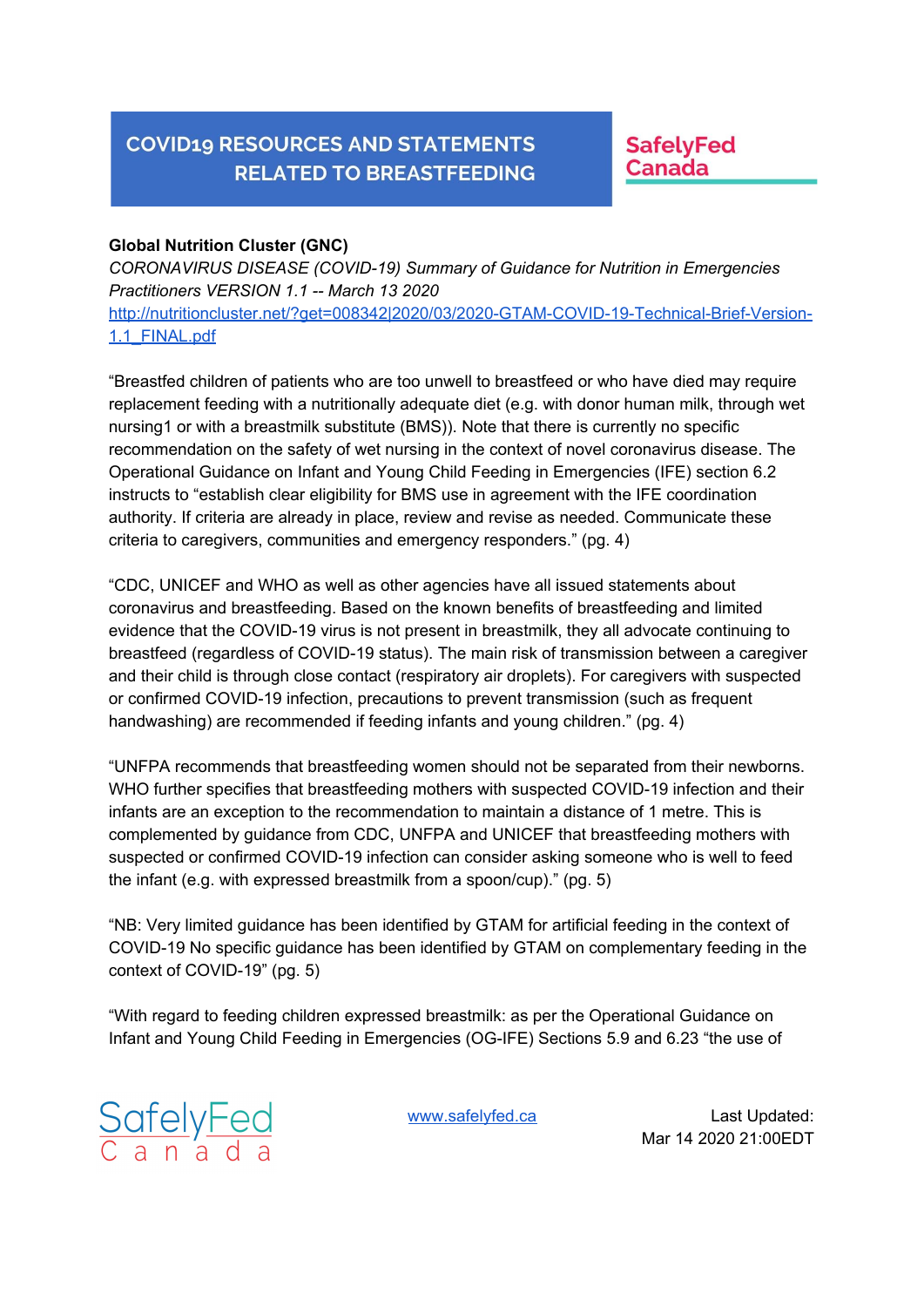### **SafelyFed** Canada

…breast pumps should only be considered when their use is vital and where it is possible to clean them adequately, such as in a clinical setting" and "discourage use of feeding bottles and teats due to high risk of contamination and difficulty with cleaning. Support use of cups (without spouts) from birth." (pg. 6)

"General guidance on IYCF in the context of Infectious Disease Outbreaks can be found in Section 5.40: "Anticipate and assess the impact of human and animal infectious disease outbreaks on IYCF, such as interrupted access to health and feeding support services; deterioration in household food security and livelihoods, transmission risks via breastfeeding; and maternal illness and death. Take actions to mitigate risks. Interim guidance may be necessary to address unanticipated IYCF consequences in outbreaks. Consult WHO for up to date advice." www.ennonline.net/operationalguidance-v3-2017 (available in multiple languages)" (pg. 6)

#### **Royal College of Obstetricians and Gynecologists**

*National guidance on managing coronavirus infection in pregnancy published -- Published/revised 9 March 2020* https://www.rcog.org.uk/en/news/national-guidance-on-managing-coronavirus-infection-in-pregn ancy-published/

"Pregnant women do not appear to be more susceptible to the consequences of coronavirus than the general population and there is no evidence that the virus can pass to a baby during pregnancy.

As a precautionary approach, pregnant women with suspected or confirmed coronavirus when they go into labour are being advised to attend an obstetric unit for birth but their birth plan should be followed as closely as possible.

At the moment there is no evidence that the virus can be carried in breastmilk, so it is felt the benefits of breastfeeding outweigh any potential risks of transmission of coronavirus through breastmilk."

*Coronavirus (COVID-19) Infection in Pregnancy; Information for Health Care Professionals; Version 1: Published/Revised Monday 9 March, 2020* https://www.rcog.org.uk/globalassets/documents/guidelines/coronavirus-covid-19-virus-infection -in-pregnancy-2020-03-09.pdf

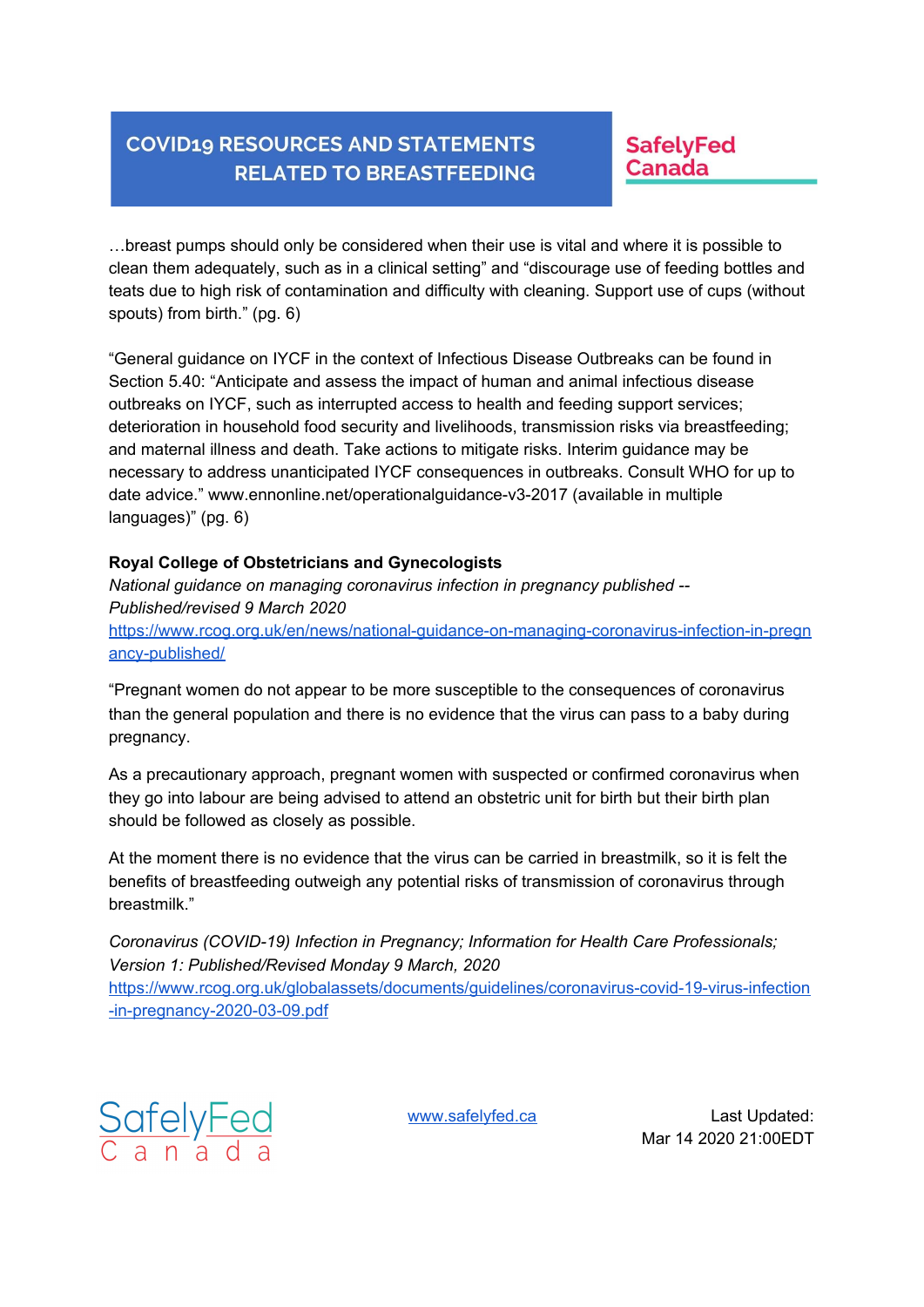### **SafelyFed** Canada

"It is reassuring that in six Chinese cases tested, breastmilk was negative for COVID-19;2 however, given the small number of cases, this evidence should be interpreted with caution. The main risk for infants of breastfeeding is the close contact with the mother, who is likely to share infective airborne droplets. In the light of the current evidence, we advise that the benefits of breastfeeding outweigh any potential risks of transmission of the virus through breastmilk. The risks and benefits of breastfeeding, including the risk of holding the baby in close proximity to the mother, should be discussed with her. This guidance may change as knowledge evolves. For women wishing to breastfeed, precautions should be taken to limit viral spread to the baby:

- Hand washing before touching the baby, breast pump or bottles;
- Wearing a face-mask for feeding at the breast;
- Follow recommendations for pump cleaning after each use;
- Consider asking someone who is well to feed expressed milk to the baby.

For women bottle feeding with formula or expressed milk, strict adherence to sterilisation guidelines is recommended. Where mothers are expressing breastmilk in hospital, a dedicated breast pump should be used. "

#### **L'epidemiologia per la sanità pubblica - Istituto Superiore di Sanità (Italian National Institute of Health)**

*COVID-19: pregnancy, delivery and breastfeeding – Published/Revised March 5th 2020 https://www.epicentro.iss.it/coronavirus/sars-cov-2-pregnancy-chilbirth-breastfeeding-5-march-2 0*

"The clinical, organizational and logistical management of mothers and infants represents a challenge for health services already overloaded with emergency management. Moreover, different institutions and authors seem to apply the precautionary principle differently, in light of the same limited evidence. Whenever possible, it is essential to preserve the physiology of childbirth, the mother-child relationship and breastfeeding that, even in uncertainty, guarantee a protective potential for the newborn, widely documented in the literature, including previous SARS or MERS epidemics.

In this state of uncertainty, providing convincing and undisputable recommendations for SARS-COV-2 positive mothers and/or for those with Covid-19 clinical symptoms is challenging. Therefore, a multidisciplinary case-by-case assessment is desirable and recommended. Notably, the best care approach can be reached by taking into account the maternal exposure time to the coronavirus, the gestational age, the ongoing treatment, the individual immune response situation and all the variables that can influence the clinical condition."

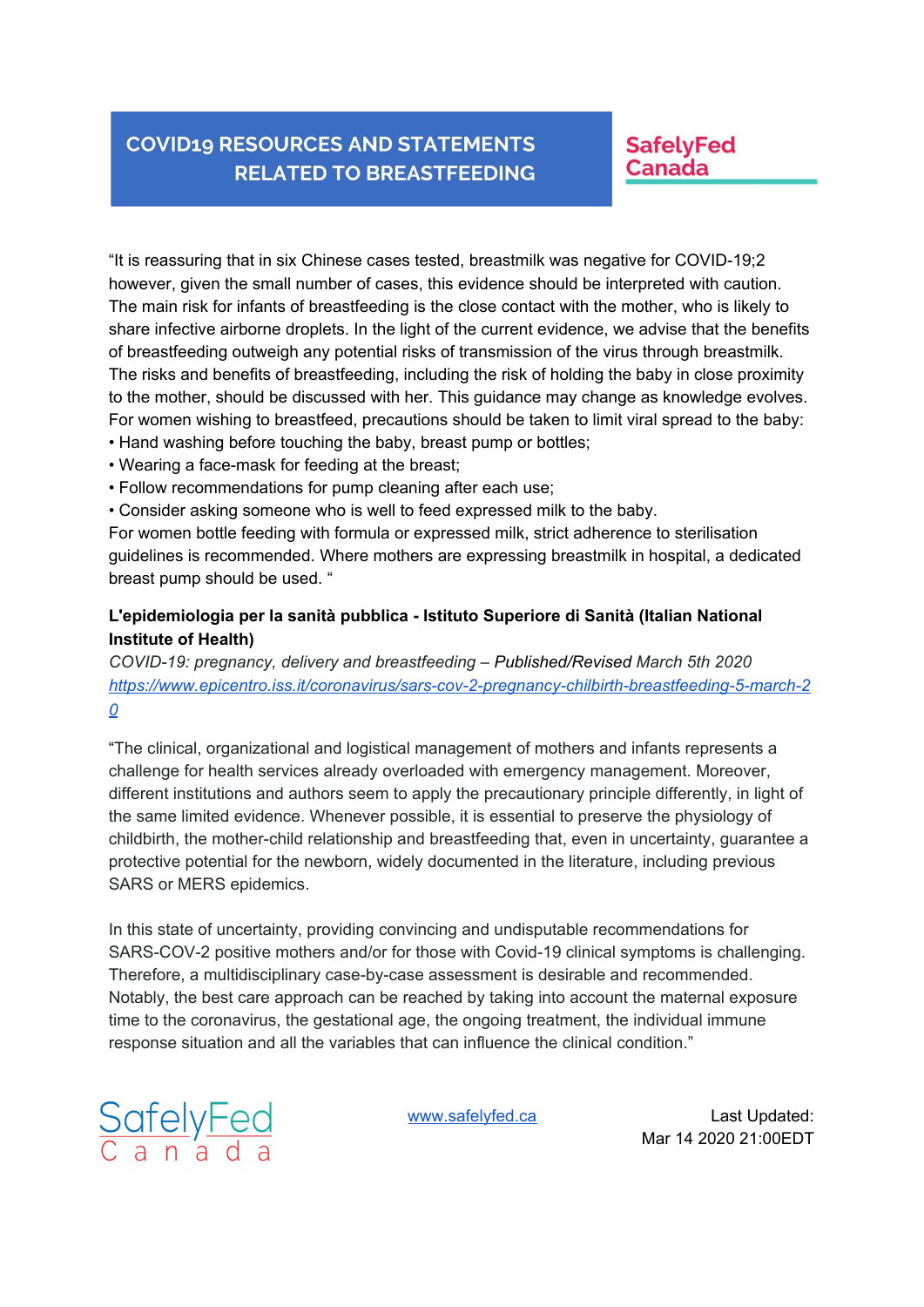### **SafelyFed** Canada

#### **United States Centers for Disease Control (CDC)**

*Interim Guidance on Breastfeeding for a Mother Confirmed or Under Investigation For COVID-19 -- Published/revised February 19, 2020 https://www.cdc.gov/coronavirus/2019-ncov/specific-groups/pregnancy-guidance-breastfeeding. html*

"Breast milk is the best source of nutrition for most infants. However, much is unknown about COVID-19. Whether and how to start or continue breastfeeding should be determined by the mother in coordination with her family and healthcare providers. A mother with confirmed COVID-19 or who is a symptomatic PUI should take all possible precautions to avoid spreading the virus to her infant, including washing her hands before touching the infant and wearing a face mask, if possible, while feeding at the breast. If expressing breast milk with a manual or electric breast pump, the mother should wash her hands before touching any pump or bottle parts and follow recommendations for proper pump cleaning after each use. If possible, consider having someone who is well feed the expressed breast milk to the infant."

*Interim Considerations for Infection Prevention and Control of 2019 Coronavirus Disease 2019 (COVID-19) in Inpatient Obstetric Healthcare Settings -- Published/revised February 18, 2020 https://www.cdc.gov/coronavirus/2019-ncov/hcp/inpatient-obstetric-healthcare-guidance.html*

"During temporary separation, mothers who intend to breastfeed should be encouraged to express their breast milk to establish and maintain milk supply. If possible, a dedicated breast pump should be provided. Prior to expressing breast milk, mothers should practice hand hygiene. After each pumping session, all parts that come into contact with breast milk should be thoroughly washed and the entire pump should be appropriately disinfected per the manufacturer's instructions. This expressed breast milk should be fed to the newborn by a healthy caregiver. If a mother and newborn do room-in and the mother wishes to feed at the breast, she should put on a facemask and practice hand hygiene before each feeding."

#### **Academy for Breastfeeding Medicine (ABM)**

*ABM STATEMENT ON CORONAVIRUS 2019 (COVID-19) -- Published/revised March 10, 2020 https://www.bfmed.org/index.php?option=com\_content&view=article&id=138&fbclid=IwAR0hk75 Jv9MNareDxlsoDLdguJxqlpVtARDytf3lMEeMsRFMwyA43DjiVbw*

"Breast milk provides protection against many illnesses. There are rare exceptions when breastfeeding or feeding expressed breast milk is not recommended. CDC has no specific guidance for breastfeeding during infection with similar viruses like SARS-CoV or Middle Eastern Respiratory

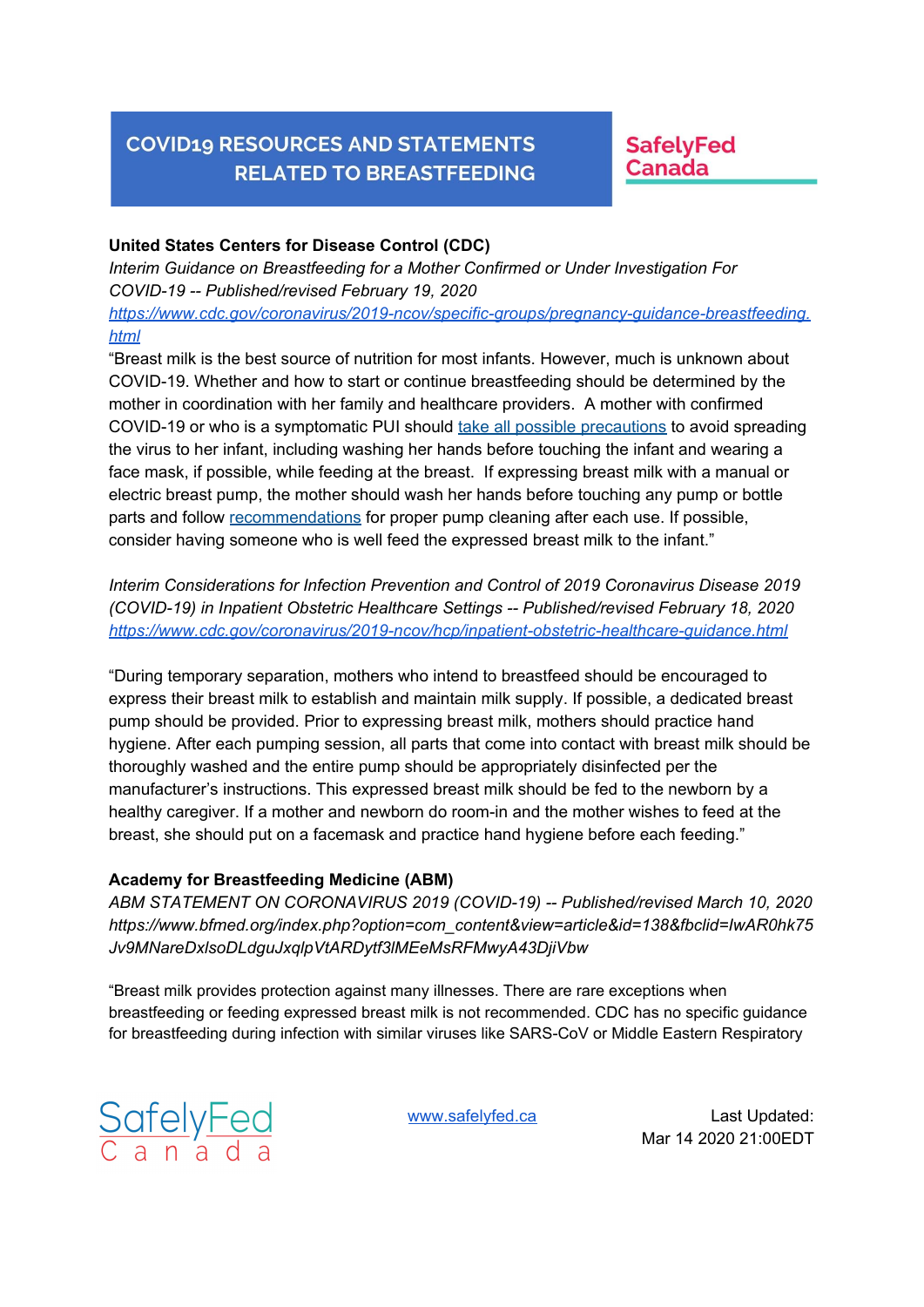**SafelyFed Canada** 

Syndrome (MERS-CoV) also both Corona viruses. In a similar situation to COVID-19, the CDC recommends that a mother with flu continue breastfeeding or feeding expressed breast milk to her infant while taking precautions to avoid spreading the virus to her infant. Given low rates of transmission of respiratory viruses through breast milk, the World Health Organization states that mothers with COVID-19 can breastfeed."

The complete statement also includes guidance for both home and hospital.

#### "...

In Hospital:

The choice to breastfeed is the mother's and families. If the mother is well and has only been exposed or is a PUI with mild symptoms, breastfeeding is a very reasonable choice and diminishing the risk of exposing the infant to maternal respiratory secretions with use of a mask, gown and careful handwashing is relatively easy. If the mother has COVD-19, there may be more worry, but it is still reasonable to choose to breastfeed and provide expressed milk for her infant. Limiting the infant's exposure via respiratory secretions may require more careful adherence to the recommendations depending on the mother's illness. …"

*Breastfeeding and Respiratory Antivirals: Coronavirus and Influenza - Breastfeeding Medicine -- Published/revised February 27, 2020*

https://www.liebertpub.com/doi/10.1089/bfm.2020.29149.poa?utm\_source=sfmc&utm\_medium= email&utm\_campaign=BFM%20PR%20March%204%202020&d=3/4/2020&mcid=871768054

"The short answer to questions regarding drug therapy for COVID-19 is that currently there is no antiviral agent proven to be effective against this new infection. However, one investigational drug so far, remdesivir, appears promising to treat COVID-19, and it is in phase 3 clinical trials in patients. Dr. Anderson notes: "Nothing is known about the passage of remdesivir into breastmilk.""

### *News Release: Coronavirus Treatment and Risk to Breastfeeding Women -- Mary Ann Leibert Inc. Publishers -- Published/revised March 4, 2020*

https://home.liebertpub.com/news/coronavirus-treatment-and-risk-to-breastfeeding-women/3662

Arthur I. Eidelman, MD, Editor-in-Chief of *Breastfeeding Medicine,* states: "Given the reality that mothers infected with coronavirus have probably already colonized their nursing infant, continued breastfeeding has the potential of transmitting protective maternal antibodies to the

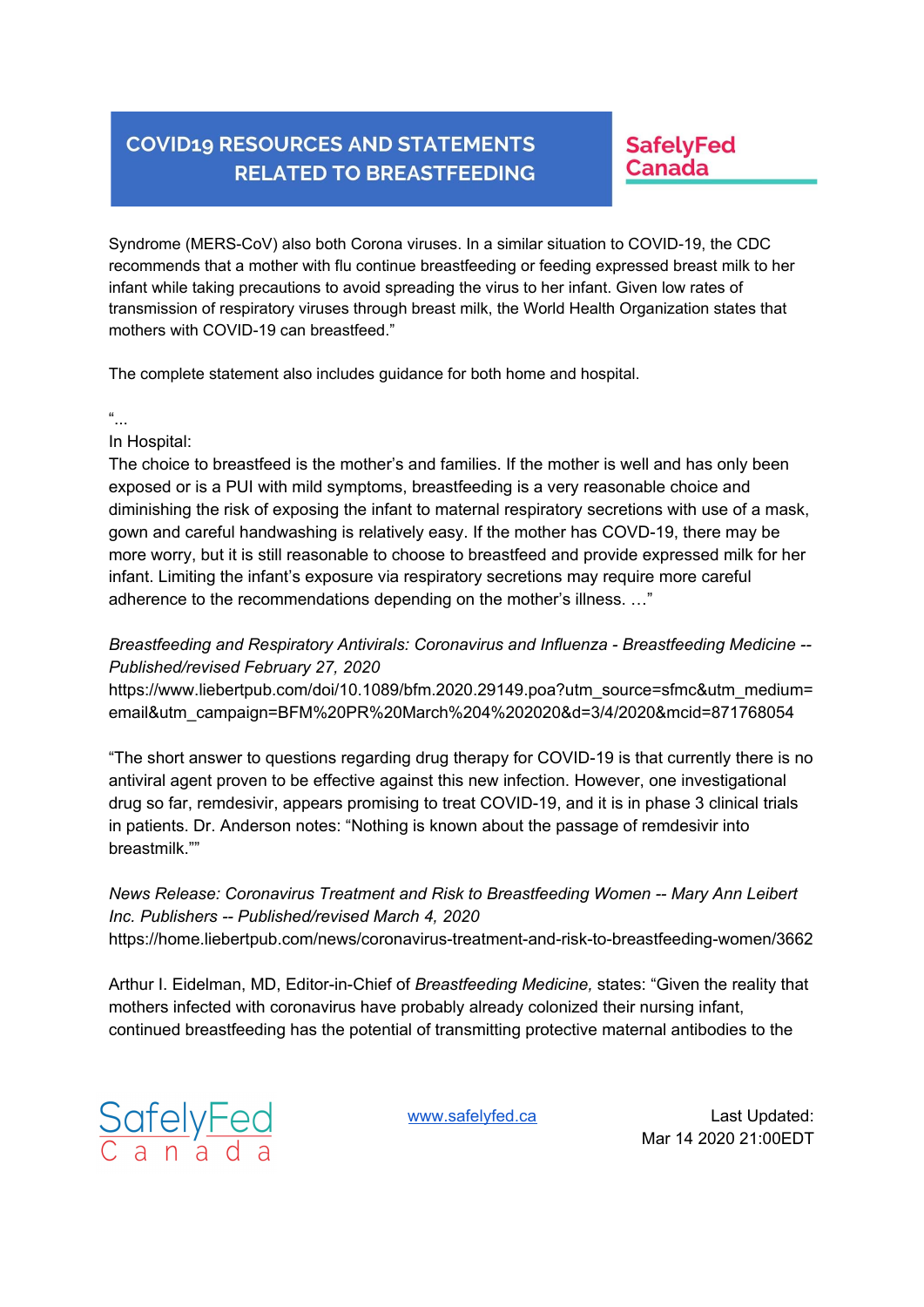**SafelyFed Canada** 

infant via the breast milk. Thus, breastfeeding should be continued with the mother carefully practicing handwashing and wearing a mask while nursing, to minimize additional viral exposure to the infant."

#### **American Society of Obstetricians and Gynecologists (ACOG)**

*Practice Advisory: Novel Coronavirus 2019 (COVID-19) -- Accessed March 10, 2020 https://www.acog.org/Clinical-Guidance-and-Publications/Practice-Advisories/Practice-Advisory-Novel-Coronavirus2019?IsMobileSet=false*

"The CDC has developed Interim Guidance on Breastfeeding for a Mother Confirmed or Under Investigation for COVID-19. There are rare exceptions when breastfeeding or feeding expressed breast milk is not recommended. Whether and how to start or continue breastfeeding should be determined by the mother in coordination with her family and health care practitioners. Currently, the primary concern is not whether the virus can be transmitted through breastmilk, but rather whether an infected mother can transmit the virus through respiratory droplets during the period of breastfeeding. A mother with confirmed COVID-19 or who is a symptomatic PUI should take all possible precautions to avoid spreading the virus to her infant, including washing her hands before touching the infant and wearing a face mask, if possible, while breastfeeding. If expressing breast milk with a manual or electric breast pump, the mother should wash her hands before touching any pump or bottle parts and follow recommendations for proper pump cleaning after each use. If possible, consider having someone who is well feed the expressed breast milk to the infant.

In limited case series reported to date, no evidence of virus has been found in the breast milk of women infected with COVID-19; however, it is not yet known if COVID-19 can be transmitted through breast milk (ie, infectious virus in the breast milk)."

#### **Global Nutrition Cluster (GNC)**

*CORONAVIRUS DISEASE (COVID-19) Summary of Guidance for Nutrition in Emergencies Practitioners VERSION 1.1 -- March 13 2020* http://nutritioncluster.net/?get=008342|2020/03/2020-GTAM-COVID-19-Technical-Brief-Version-1.1\_FINAL.pdf

"Breastfed children of patients who are too unwell to breastfeed or who have died may require replacement feeding with a nutritionally adequate diet (e.g. with donor human milk, through wet nursing1 or with a breastmilk substitute (BMS)). Note that there is currently no specific recommendation on the safety of wet nursing in the context of novel coronavirus disease. The

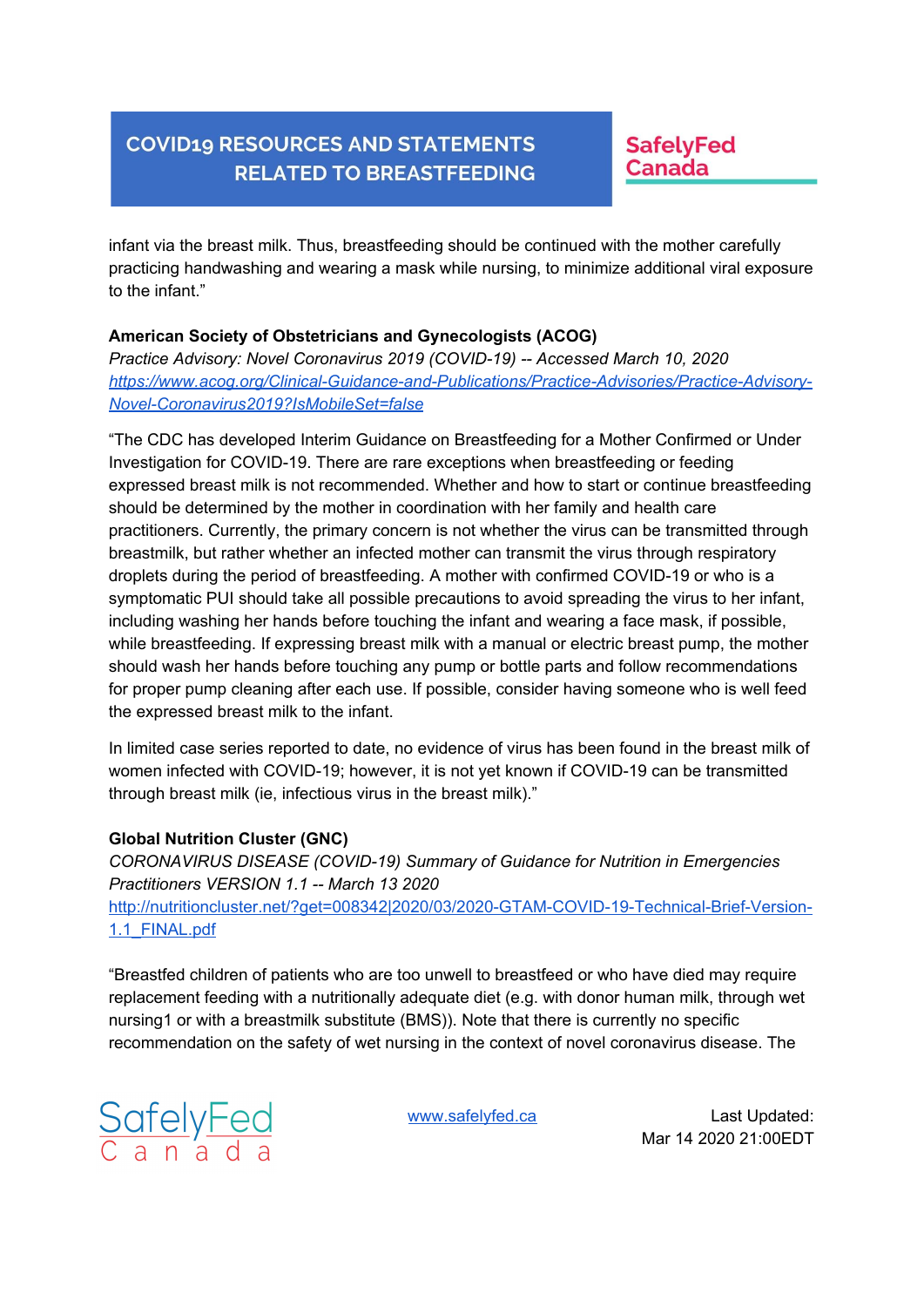**SafelyFed** Canada

Operational Guidance on Infant and Young Child Feeding in Emergencies (IFE) section 6.2 instructs to "establish clear eligibility for BMS use in agreement with the IFE coordination authority. If criteria are already in place, review and revise as needed. Communicate these criteria to caregivers, communities and emergency responders." (pg. 4)

"CDC, UNICEF and WHO as well as other agencies have all issued statements about coronavirus and breastfeeding. Based on the known benefits of breastfeeding and limited evidence that the COVID-19 virus is not present in breastmilk, they all advocate continuing to breastfeed (regardless of COVID-19 status). The main risk of transmission between a caregiver and their child is through close contact (respiratory air droplets). For caregivers with suspected or confirmed COVID-19 infection, precautions to prevent transmission (such as frequent handwashing) are recommended if feeding infants and young children." (pg. 4)

"UNFPA recommends that breastfeeding women should not be separated from their newborns. WHO further specifies that breastfeeding mothers with suspected COVID-19 infection and their infants are an exception to the recommendation to maintain a distance of 1 metre. This is complemented by guidance from CDC, UNFPA and UNICEF that breastfeeding mothers with suspected or confirmed COVID-19 infection can consider asking someone who is well to feed the infant (e.g. with expressed breastmilk from a spoon/cup)." (pg. 5)

"NB: Very limited guidance has been identified by GTAM for artificial feeding in the context of COVID-19 No specific guidance has been identified by GTAM on complementary feeding in the context of COVID-19" (pg. 5)

#### **Human Milk Banking Association of North America (HMBANA)**

*Milk Banking and COVID-19 Statement -- March 6 2020* https://www.hmbana.org/file\_download/inline/df0691a7-0097-4fde-bd4d-97ad7b5185eb

"Studies have documented complete heat inactivation of genetically similar viruses such as SARS and MERS, specifically heat treatment of 60°C for 30 minutes (Miriam & Taylor, 2006; Rabenau et al., 2005; van Doremalen, 2014). All donor milk dispensed by HMBANA member banks undergo heat treatment using the Holder pasteurization method of 62.5°C for 30 minutes."

"Mothers are rigorously screened by HMBANA member milk banks verbally, through a written questionnaire and blood testing. A medical release is obtained from each donor's licensed

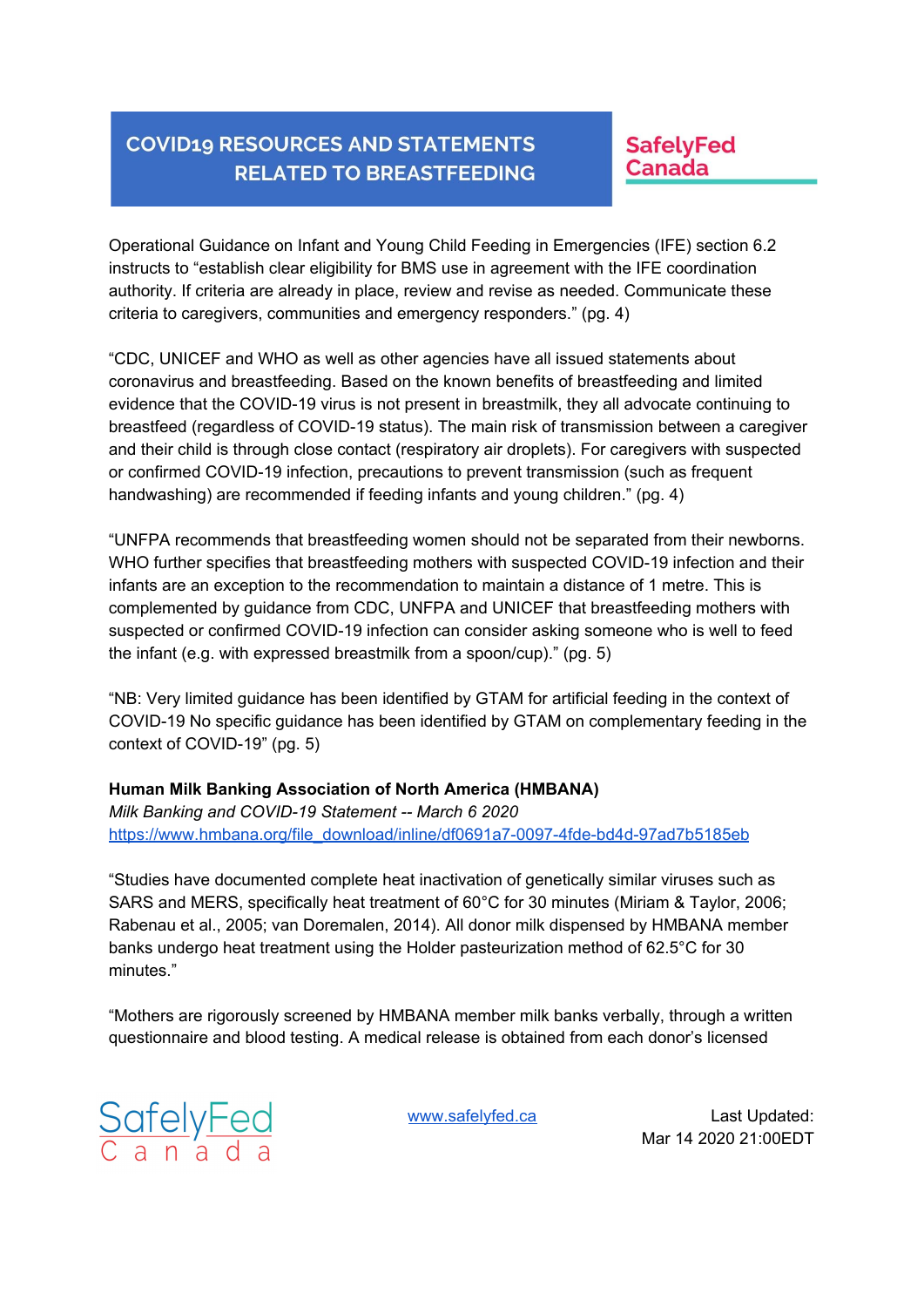**SafelyFed Canada** 

healthcare provider. Donor screenings include detailed inquiries regarding international travel as well as recent illness history including family members in the home. Mothers are deferred based on responses."

**European Milk Banking Association (EMBA)** *COVID-19: EMBA Position Statement -- February 25 2020* https://europeanmilkbanking.com/covid-19-emba-position-statement/

"It is not yet known whether SARS CoV-2 can be found in human milk, and if found, it could be contagious.

Other coronaviruses are destroyed by thermal inactivation3. In particular, MERS-coronavirus is inactivated in camel, goat and cow's milk at 63°C for 30 min4. However, it should be pointed out that the few available studies simulated pasteurisation in small aliquots, a procedure that does not follow human milk bank protocols. Based on the available data on other coronaviruses it is likely that, even if SARS CoV-2 is present in breastmilk, it could also be destroyed by pasteurisation, but solid data is needed.

Taking into account the available information, EMBA recommends to add to the health questionnaires utilised to screen human milk donors, specific questions concerning the risk of being a suspected or probable case (refer to the "Case" definition on the World Health Organization website:

https://www.who.int/publications-detail/global-surveillance-for-human-infection-with-novel-coron avirus-(2019-ncov)).

For example:

- Having stayed or transited in a risk zone during the previous 14 days
- Close contact with a confirmed or probable case of SARS CoV-2 infection during its symptomatic phase